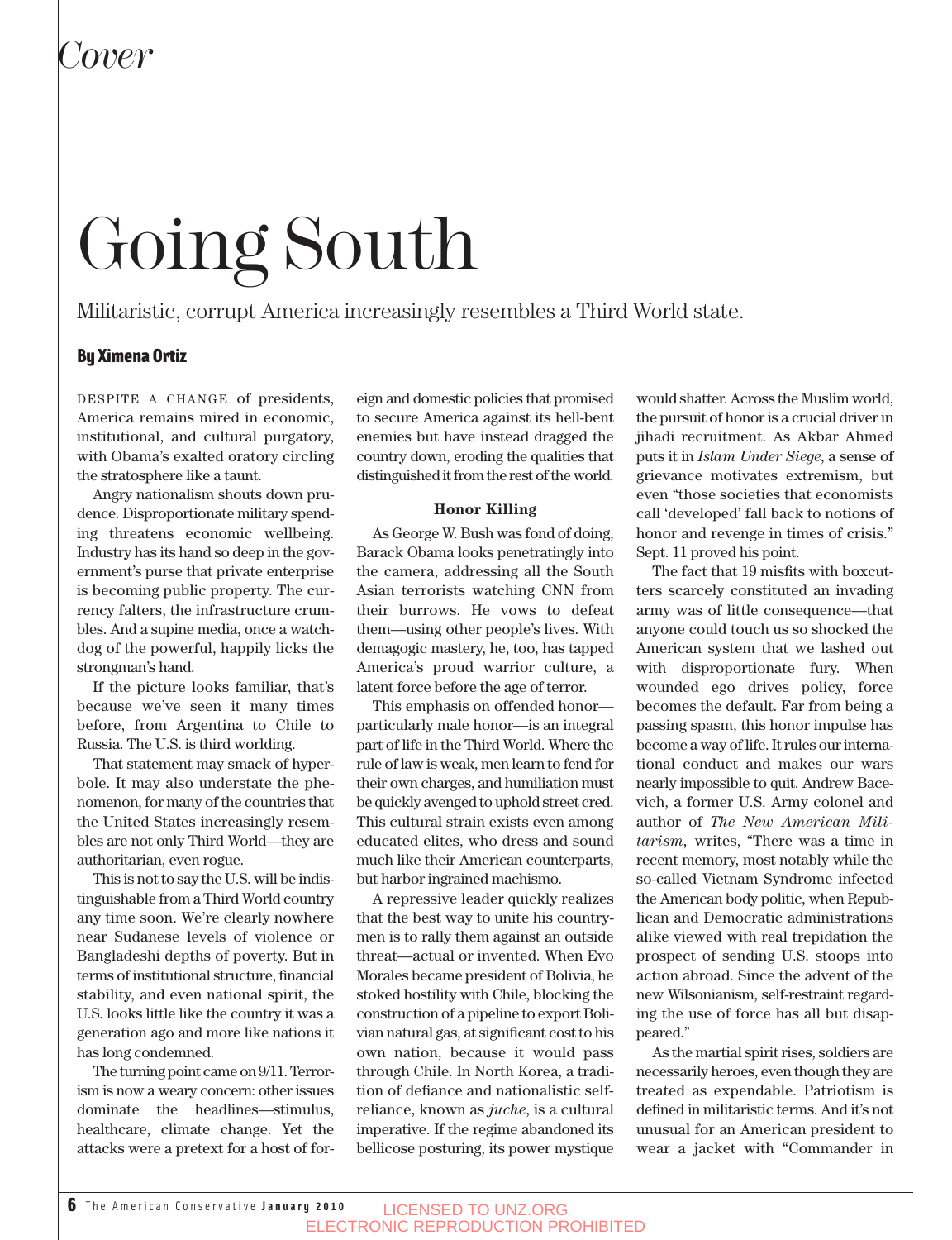Chief" emblazoned across the chest—an only slightly subtler version of Chavez and Castro couture.

### **From the Shadows**

In countries with a history of authoritarianism, it is not uncommon for the practiced agitators who presided over a crisis to hold sway long after they appear to exit power. In Russia, former president Vladimir Putin rules extra-officially. In Chile, for years after the transition to democracy, the military was guaranteed seats in the legislature. In Argentina after the Dirty War, the army staged rebellions to compel the executive to limit the scope of prosecutions. Even after a crisis subsides, much of the population remains in panic mode and supports the bare-knuckled approach of the previous government.

America is similarly afflicted. Dick Cheney wields such clout that even after his term ended he gave the order and previously classified information on "enhanced interrogation" was made public. His contention that the disclosure proves the value of those interrogations remains inconclusive, but he demonstrated his reach.

Barack Obama, for all his pledges of transparency, has upheld government secrecy to shield the previous administration and the former vice president in particular. He blocked the release of the FBI's interview of Cheney in the Valerie Plame case, though a federal judge recently rejected arguments for keeping the file sealed. The Obama administration has promoted, through its actions and its rhetoric, the fiction that post-9/11 abuses were committed by "bad apple" agents rather than condoned by highranking officials. The Obama and Bush administrations have both sought to block the release of detainee abuse information. Obama has also declined to release new pictures of prisoner mistreatment, breaking his earlier pledge. His Justice Department's investigation of CIA excesses will be circumscribed to lower-ranking, "rogue" agents. And Cheney has already de facto immunized those who transgressed the Bush administration's abusive guidelines. In August, Chris Wallace asked him, "So even these cases where they went beyond the specific legal authorization, you're OK with it?" Cheney, unhindered by such quaint constraints as the rule of law, responded with a succinct "I am."

Here the Third World shames us. There, when prosecution has been problematic, post-crisis justice has included truth commissions, which rigorously document abuses (as in Chile after the transition to democracy) or complement prosecutions targeting those on the very top (as in Argentina after the Dirty War). Interestingly, Cheney appears to have cribbed from the Argentine junta's self-aggrandizing farewell statements. He claims abusive interrogators risked their lives and "deserve our gratitude"—as he surely does, too.

Our current president may make pious pronouncements about America's founding principles, but his actions belie his luminous words. In a May speech, Obama professed, "I believe with every fiber of my being that in the long run we also cannot keep this country safe unless we enlist the power of our most fundamental values." He then pledged that he would continue imprisoning detainees who "cannot be prosecuted" for lack of evidence. And the administration is mounting a legal challenge to transfer, in effect, Guantanamo to Bagram, making the latter prison America's primary human warehouse for detainees that the government holds without charges. In 30 of the 38 Guantanamo-related *habeas corpus* cases lower courts have heard since the Supreme Court's *Boumediene* decision in 2008, judges have found that the government lacked credible evidence—the lowest evidentiary burden—to continue incarceration of detainees.

Do indefinite imprisonments, immunity for favored agents, and rule by executive diktat sound like best democratic practice? Crisis-rocked Third World countries eventually move on, setting up truth commissions and holding trials. But the United States remains very much in the grip of a 9/11 emergency mentality.

### **The War on TV**

Writing about the Argentine media during the Falklands War, Rodolfo Braceli recalled, "The majority of the media and many notable journalists, more than being submissive and saving their skin, had a good time. They were not victims. Nor were they innocents. To say they were not innocents is the gentlest of ways of saying that they were, also, particularly culpable. … And there is more to reexamine: submission out of fear is one thing, and quite another is the genuflection, sugar-coated and gleeful, of complicity. Of the latter there was too much."

We are not much better today. Reporter Ashley Banfield described coverage of the Iraq War by embedded reporters: "It was a glorious, wonderful picture that had a lot of people watching and a lot of advertisers excited about cable news. But it wasn't journalism, because I'm not so sure that we in America are hesitant to do this again, to fight another war, because it looked like a glorious and courageous and so successful, terrific endeavor."

The U.S. media has long enjoyed an independence that even its European counterparts, with their strict defamation laws, don't have. In terms of objectivity and freedom, Third World media has always been the weaker cousin of America's Fourth Estate. Journalists do not come from the moneyed class and are routinely bullied by high-ranking officials who have accrued generations of privilege.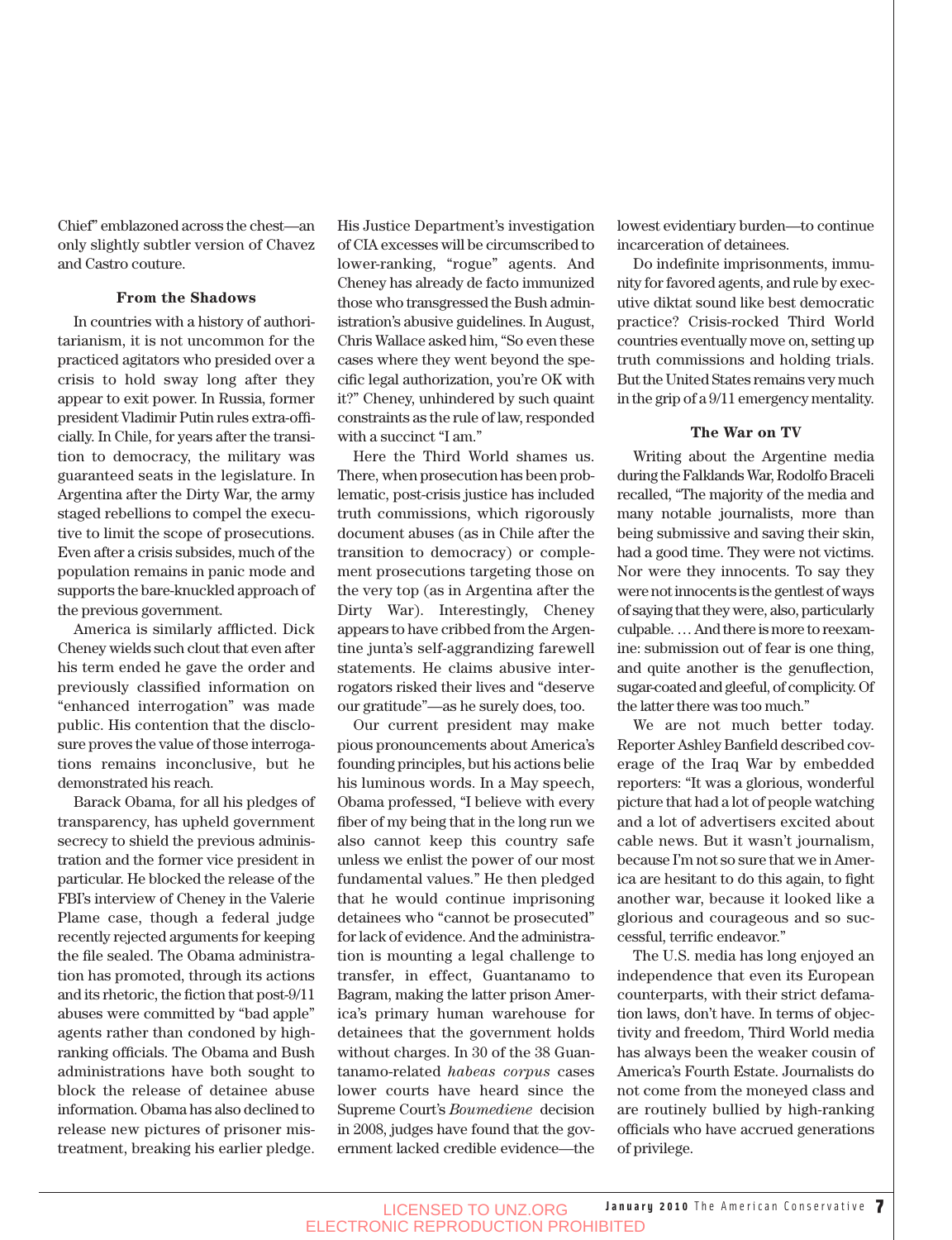### *Cover*

That independence eroded dramatically after Sept. 11. Americans tuning in to the evening news saw flags undulating in the background of war reports, often coupled with a subtle, flapping sound-effect tying war to patriotism. State TV it was not—not yet anyway. But just when the media's role became most critical, it turned uncharacteristically compliant.

Recall May 1, 2003, the "Mission Accomplished" moment, when coverage sounded more like unmodified PR than impartial reporting. An equal participant in the pageantry, CNN informed viewers that Bush had made a "picture-perfect landing," was greeted by the roar of the seamen's approval, and had underwater survival training to prepare for his flight. All that was missing was a reverential bow to "Dear Leader."

Long before the Pentagon discovered embedding, the Argentine junta selected the journalists allowed into the Falklands to cover the conflict and checked all news content. As *Stars and Stripes* reported in a recent series, the Defense Department has been following a similar strategy, hiring the Rendon Group to prepare graded reports on journalists seeking embed positions, assessing how favorable their coverage has been. (That the Pentagon continued to use Rendon at all is highly suspect given the group's disreputable history. Prior to the Iraq War, Rendon promoted million-dollar contracts to Ahmad Chalabi, who, in turn, forwarded fraudulent intelligence reports on Iraqi weapons to the Pentagon.)

In September, after the Associated Press distributed a photo of a dying Marine, Secretary of Defense Robert Gates attempted to block publication, claiming it would mark an "unconscionable departure from the restraint most journalists and publications have shown covering the military since Sept. 11." He was uncharacteristically correct:

AP did break from common practice by showing the reality of the war. Gates's public rebuke highlights the degree to which the U.S. government is willing to interfere with journalistic prerogatives and how little space remains between us and the Third World nations we condemn for restricting freedom of press.

After eight years of lost life, money, and credibility in Afghanistan, the new administration now promotes the war in a more subdued way. President Obama and General McCrystal acknowledge steep challenges, but argue there is a "newness" to the campaign in Afghanistan. It cannot be put into historical context of any kind. The media and commentariat nod obediently.

### **The Good War**

The armed forces of states such as Russia and Pakistan enjoy considerable clout and resources, but that often benefits only the upper tiers, which deploy foot soldiers with little planning or consideration of risk. In 1996, during Russia's war with Chechnya, national security adviser Alexander Lebed admitted that Russian soldiers were "hungry, lice-infested and underclothed."

Despite the lip service paid to U.S. troops, they face similar, often lifethreatening shortfalls. Recall the haphazard, bring-your-own-armor approach to the early phase of the Iraq War. Gen. Anthony Zinni echoed some of Lebed's concerns when he said of the preparations for the Iraq War, "I saw, at a minimum, true dereliction, negligence, and irresponsibility; at worst, lying, incompetence, and corruption."

In September, a former Air Force staff sergeant working for a private contractor was found dead in a shower in Baghdad's Green Zone. Adam Vernon Hermanson had served three tours of duty in Iraq and one in Uzbekistan. A military medical examiner concluded that he was killed by low-voltage electrocution.

Earlier this year, an electrical expert for the Army Corps of Engineers, Jim Childs, testified that roughly 90 percent of contractor KBR's new construction in Iraq was not properly wired. Yet KBR was paid more than \$80 million in bonuses for its electrical work. To this day, it has not been held accountable for the injuries and deaths of troops who guarded a toxin-polluted facility that provided treated water. According to whistleblowers and memos, KBR knew the facility was contaminated with sodium dichromate, which is linked to cancer, long before the company informed U.S. officials. Nearly 1,200 troops were exposed to the substance, and the Army is refusing to provide most of the injured veterans with health benefits. But again, KBR received bonuses.

How smoothly our leaders speak of supporting the troops—only to command them carelessly and forbid them from leaving when their tours end. To fill its quotas, top brass persists in the institutional sleight of hand known as "stop loss," forcing troops to serve prolonged and serial deployments. Many who return home scarred will struggle to get care: 37 percent of Iraq and Afghanistan veterans suffer mental-health issues. The *Marine Corps Times* reports that 915,000 unprocessed claims are waiting at the Department of Veterans Affairs.

Once we followed the Third World into the strategic cul de sac of relying on force to solve problems, we needed a deep supply of cannon fodder. And when the democratic will waned, mercenaries were brought in to make up the difference. In Afghanistan, they outnumber U.S. troops, with 68,197 contractors in the theater, 67 percent of the total force. In Iraq, there is one KBR worker for every three U.S. soldiers.

In tone, President Obama departs from the Third World approach to problem solving. He outlines a decorous AfPak policy, calling for development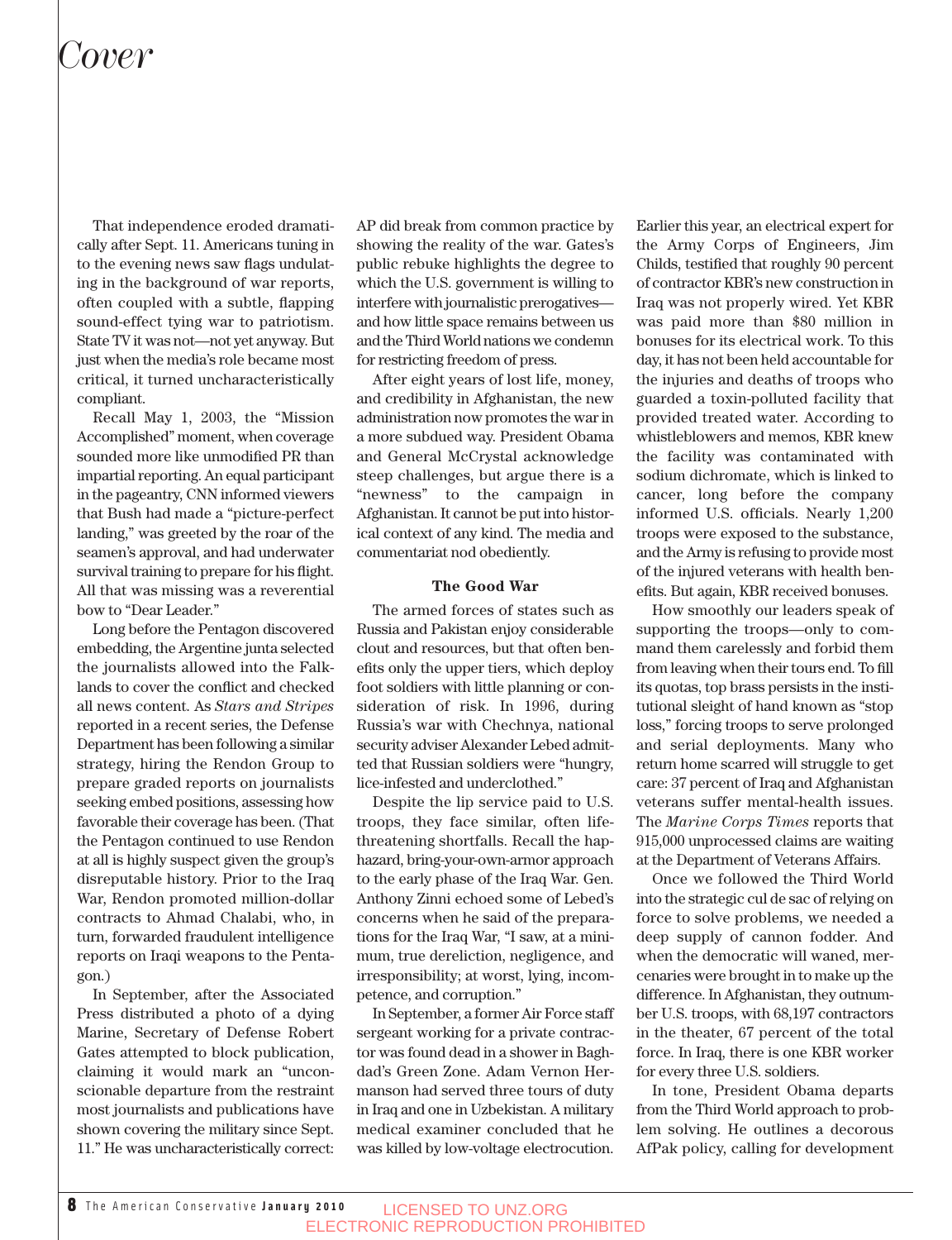funding, declaring America's "great respect for the Pakistani people," and stating that "a campaign against extremism will not succeed with bullets or bombs alone"—all while ratcheting up violent confrontation and employing the bluntest instruments of warfare. He has escalated drone attacks, which have caused significant civilian deaths, and has requested an increase in funding for unmanned aircraft.

During his campaign, Obama promised to raise military spending—as did every other major candidate. He has kept his word, even though the United States spends more than all other countries combined on defense. In the CIA's ranking of military spending as a percentage of GDP, Third World countries dominate the first 50-plus slots, with the United States in the middle of the heap at number 28, flanked by Chad and Libya hardly flattering company. This disproportionate devotion to military spending has had profound costs, hastening the country's economic meltdown.

#### **Bailout of Necessity**

In the Third World, crises often beget ill-considered policies that result in economic blowback—which in turn breeds further crises. Leaders try to rush their initiatives before legislatures (where they exist) and the media (where it is allowed to operate) have a chance to air drawbacks or propose more moderate alternatives.

This became America's modus operandi after the banking crisis morphed into a global economic catastrophe. The U.S. government found itself in an unenviable position: the treasury had been depleted by two wars, and the American people had already been called upon to show their patriotic conviction by shopping. So it resorted to calling for emergency measures with a huge price tag and, in Third World-style, courted considerable moral hazard.

Like America today, Argentina in the 1980s had not recovered economically from its war and the profligacy of the junta when crisis struck. President Carlos Menem responded by invoking 472 Decrees of Urgency and Necessity from 1989 to 1998, refining the Third-World art of crony capitalism and state-power centralization. He used privatization as a form of political patronage, doling out the country's assets at below-market prices, with no bidding, or vetting.

Now the U.S. government has passed its own bipartisan policies of urgency and necessity. In a letter to congressional leaders shortly before Obama's inauguration, Larry Summers made the appeal for the second round of TARP funds, claiming that the need for billions of dollars was "imminent and urgent." Obama promised to improve TARP's transparency: "Many of us have been disappointed with the absence of clarity, the failure to track how the money's been spent." But his Treasury Department has done the opposite. Moreover, TARP has overwhelmingly aided the big banks; homeowners have seen scant relief. The rhetoric is populist, the practice elitist.

It is not only the opacity with which TARP spoils have been divided that suggests crony capitalism; the banking sector itself is becoming an oligopoly, less removed from the Third World's skewed, non-competitive structures than U.S. citizens would like to admit. TARP, after all, amounts to small change when compared to the arcane government programs benefiting the big banks—TLGP, TALF, PPIP: a stew of acronyms incomprehensible to the citizens who write checks. Banks with more than \$100 billion in assets are borrowing at interest rates 0.34 percentage points lower than the rest of the industry. In 2007, that difference was only 0.08 percentage points.

In his book *Latin America at the End*

*of Politics*, Forrest Colburn argues that economic turmoil shocked Third World citizens into accepting a strain of socalled liberalization that is heavily weighted toward monopolies and maintains chasmic inequalities in exchange for relative stability. America's bank rescues have taken on similar dimensions.

As in Menem's Argentina, the Obama administration has chosen winners and losers. And as the market-distorting impact of his programs becomes evident and public anger grows, our president has taken to the bully pulpit to showcase his talent for economic demagoguery, another well-worn tactic of Third World leaders. Obama singles out unpopular market actors for scorn, much like former Malaysian Prime Minister Mahathir Mohamed, who at the end of the '90s blamed George Soros and other "speculators" for the collapse of his country's currency. A decade later, the American president would fault "a small group of speculators" who endangered "Chrysler's future."

Hector E. Schamis wrote of Menem's maneuvers, in a passage that now seems prophetic of what would happen in the U.S., "by colluding with the largest segments of Argentina's business groups, Menem cemented a minimum winning coalition that benefited from the economic reform program and provided key political support. By distributing selective incentives among potential opponents, he divided and disarticulated rivals."

As in so many collapsed countries, an increasingly large portion of American wealth goes toward debt. Infrastructure sags. Only industries favored by the government thrive. The middle class shrinks as it is squeezed to fund programs that keep the wealthy comfortable and the poor from rioting. The only difference is that the U.S. has an ability to continue borrowing—for now.

*Continued on page 50*